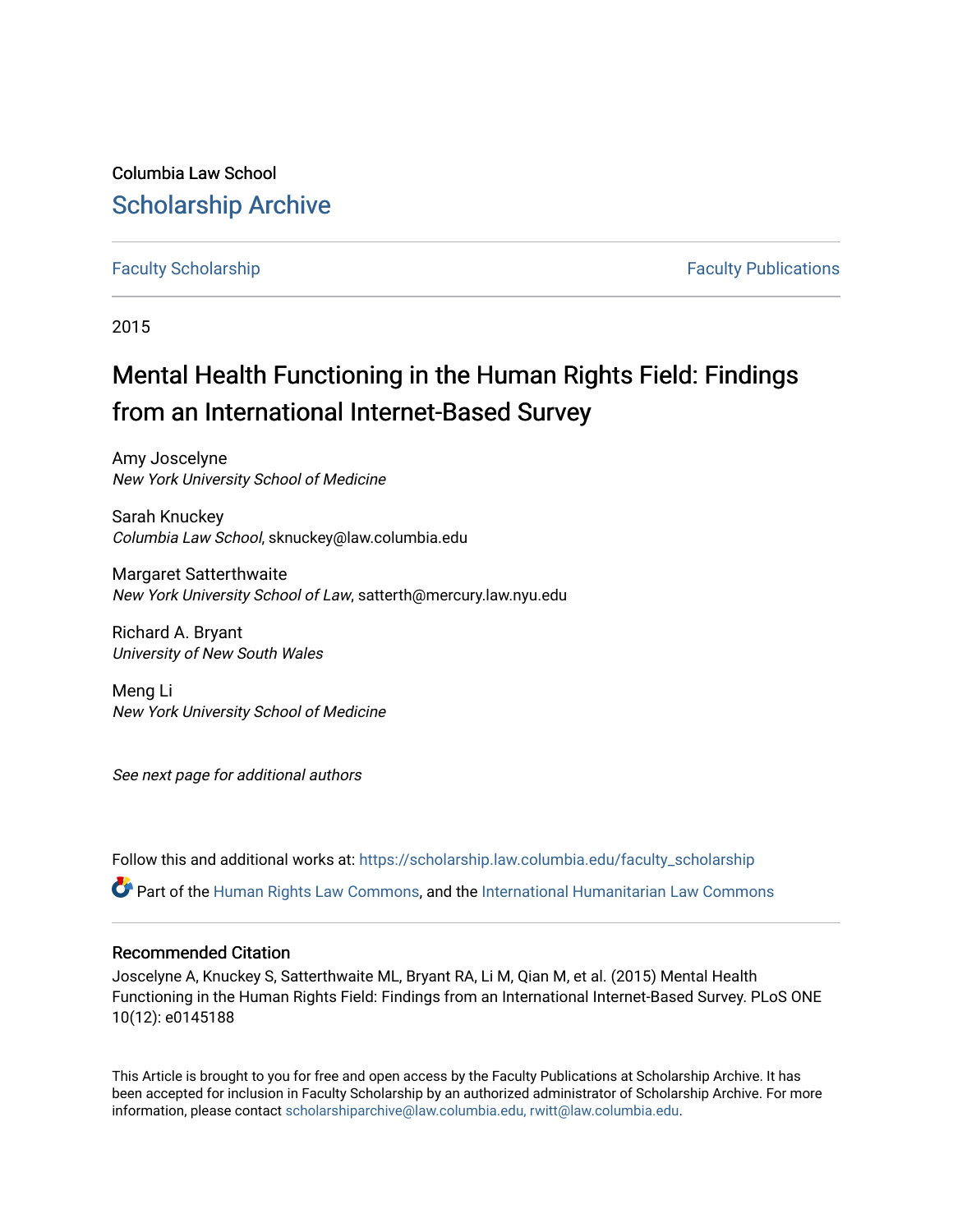# Authors

Amy Joscelyne, Sarah Knuckey, Margaret Satterthwaite, Richard A. Bryant, Meng Li, Meng Quian, and Adam D. Brown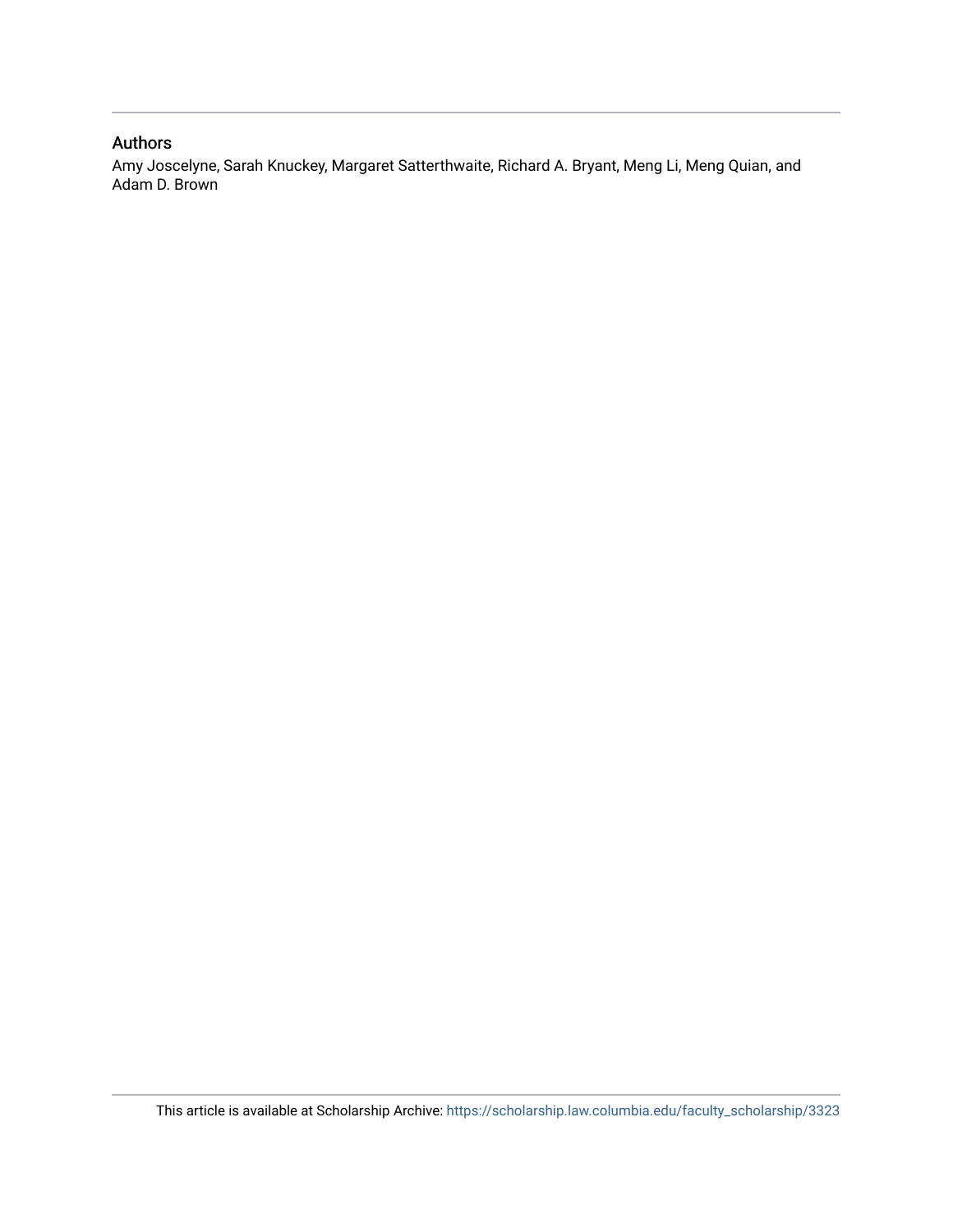

# **G** OPEN ACCESS

Citation: Joscelyne A, Knuckey S, Satterthwaite ML, Bryant RA, Li M, Qian M, et al. (2015) Mental Health Functioning in the Human Rights Field: Findings from an International Internet-Based Survey. PLoS ONE 10(12): e0145188. doi:10.1371/journal.pone.0145188

Editor: Soraya Seedat, University of Stellenbosch, SOUTH AFRICA

Received: August 24, 2014

Accepted: December 1, 2015

Published: December 23, 2015

Copyright: © 2015 Joscelyne et al. This is an open access article distributed under the terms of the [Creative Commons Attribution License,](http://creativecommons.org/licenses/by/4.0/) which permits unrestricted use, distribution, and reproduction in any medium, provided the original author and source are credited.

Data Availability Statement: Data are available at [www.figshare.com,](http://www.figshare.com) DOI: [http://dx.doi.org/10.6084/m9.](http://dx.doi.org/10.6084/m9.figshare.1618662) [figshare.1618662](http://dx.doi.org/10.6084/m9.figshare.1618662).

Funding: These authors have no support or funding to report.

Competing Interests: The authors have declared that no competing interests exist.

RESEARCH ARTICLE

# Mental Health Functioning in the Human Rights Field: Findings from an International Internet-Based Survey

Amy Joscelyne<sup>1</sup>, Sarah Knuckey<sup>2</sup>, Margaret L. Satterthwaite<sup>3</sup>, Richard A. Bryant<sup>4</sup>, Meng Li<sup>5</sup>, Meng Qian<sup>5</sup>, Adam D. Brown<sup>5,6\*</sup>

1 Department of Psychiatry, Bellevue Hospital Center, New York University School of Medicine, Program for Survivors of Torture, New York, New York, United States of America, 2 Human Rights Institute, Columbia Law School, New York, New York, United States of America, 3 Center for Human Rights and Global Justice, New York University School of Law New York, New York, United States of America, 4 School of Psychology, University of New South Wales, Sydney, New South Wales, Australia, 5 Department of Psychiatry, Steven and Alexandra Cohen Veterans Center, New York University School of Medicine, New York, New York, United States of America, 6 Department of Psychology, Sarah Lawrence College, Bronxville, New York, United States of America

\* abrown@sarahlawrence.edu

# Abstract

Human rights advocates play a critical role in promoting respect for human rights worldwide, and engage in a broad range of strategies, including documentation of rights violations, monitoring, press work and report-writing, advocacy, and litigation. However, little is known about the impact of human rights work on the mental health of human rights advocates. This study examined the mental health profile of human rights advocates and risk factors associated with their psychological functioning. 346 individuals currently or previously working in the field of human rights completed an internet-based survey regarding trauma exposure, depression, posttraumatic stress disorder (PTSD), resilience and occupational burnout. PTSD was measured with the Posttraumatic Stress Disorder Checklist-Civilian Version (PCL-C) and depression was measured with the Patient History Questionnaire-9 (PHQ-9). These findings revealed that among human rights advocates that completed the survey, 19.4% met criteria for PTSD, 18.8% met criteria for subthreshold PTSD, and 14.7% met criteria for depression. Multiple linear regressions revealed that after controlling for symptoms of depression, PTSD symptom severity was predicted by human rights-related trauma exposure, perfectionism and negative self-appraisals about human rights work. In addition, after controlling for symptoms of PTSD, depressive symptoms were predicted by perfectionism and lower levels of self-efficacy. Survey responses also suggested high levels of resilience: 43% of responders reported minimal symptoms of PTSD. Although survey responses suggest that many human rights workers are resilient, they also suggest that human rights work is associated with elevated rates of PTSD and depression. The field of human rights would benefit from further empirical research, as well as additional education and training programs in the workplace about enhancing resilience in the context of human rights work.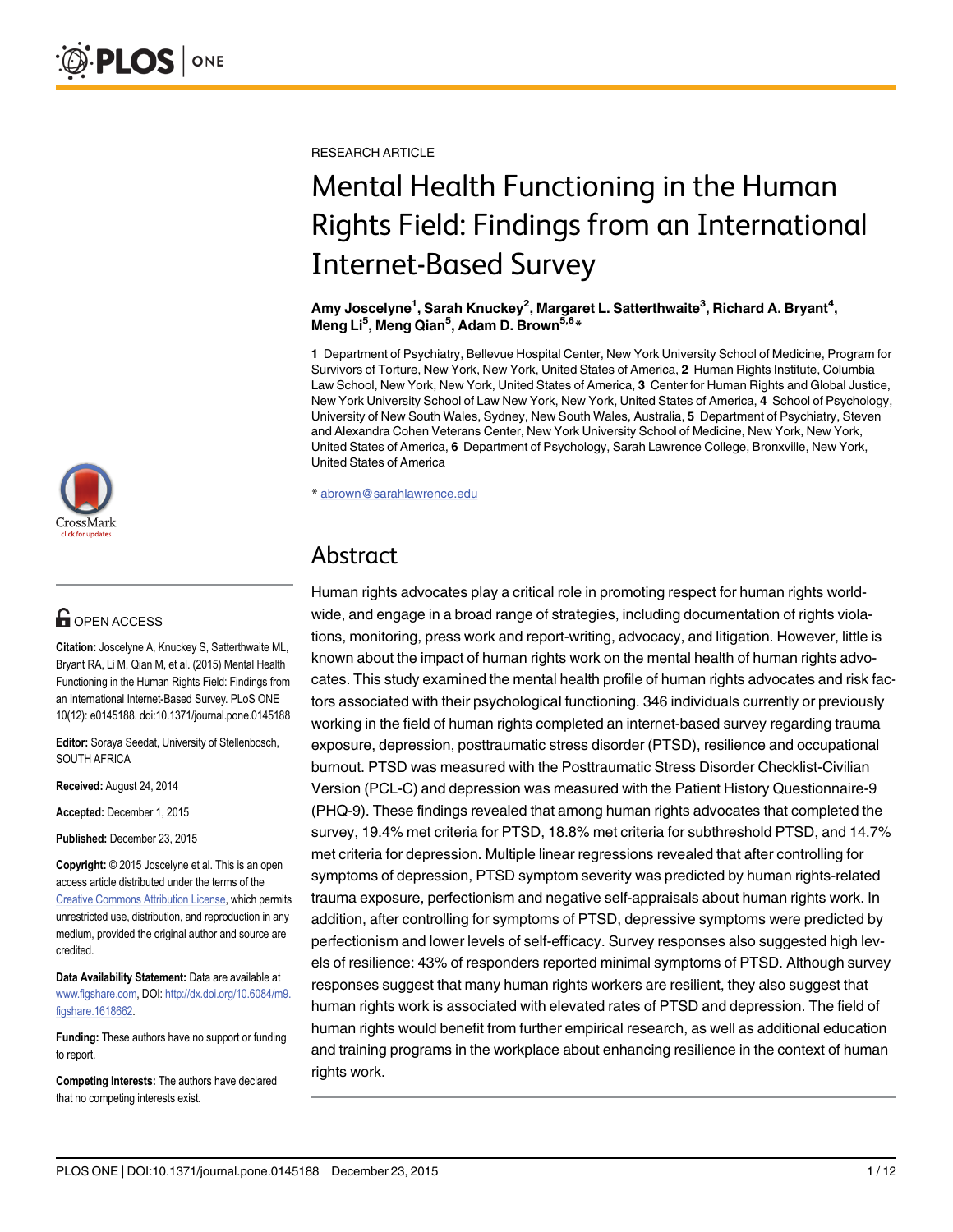# <span id="page-3-0"></span>Introduction

Human rights advocates investigate alleged violations of human rights around the world and advocate for the cessation, prevention, and remedy of abuses. The human rights field has grown significantly over the past several decades, with thousands of groups identifying themselves as human rights organizations. Human rights work often involves direct or indirect exposure to events that may be traumatic, including through interviewing witnesses and victims of abuse, reviewing documentation and evidence of harm (e.g. forensic reports, videos of assaults), visiting physical sites of abuse (e.g. prisons, mass graves), witnessing violations, and being located in insecure environments. It is well documented in numerous contexts that exposure to trauma may have adverse impacts on mental health. However, little attention has been paid in mental health research to the psychological functioning of human rights advocates specifically. Similarly, within the field of human rights itself, responses to issues such as vicarious trauma are often inadequate, with little in-depth discussion and few resources available. In an effort to begin to address these gaps, we conducted a cross-sectional survey on-line to examine mental health issues in human rights advocates, as well as occupational and psychological variables that might be associated with mental health outcomes.

To date, there is limited research about potential negative mental health impacts of human rights work. Holtz and colleagues [\[1](#page-12-0)] showed that 70 human rights advocates in Kosovo were at risk for mental health issues as a significant minority of participants reported elevated levels of anxiety (17.1%), depression (8.6%), and posttraumatic stress disorder (PTSD; 7.1%). Additionally, duration of human rights work, exposure to direct threats, and working in a hostile environment predicted negative mental health outcomes. Despite these findings linking human rights work with poor mental health in Kosovo, studies have yet to examine whether these types and magnitude of psychological issues are found across a wider range of human rights contexts and little remains known about the factors that predict negative or positive outcomes in this population. Support for the hypothesis that human rights advocates may be at risk for negative mental health impacts may be deduced from research on other professions whose work and trauma exposure overlaps with or is similar to human rights advocates, including humanitarian workers  $[2]$  police  $[3]$  $[3]$ , rescue workers  $[4]$ , journalists  $[5]$  and veterans [\[6](#page-12-0)]. Studies on these other populations indicate that the risk of developing mental health issues in the wake of trauma is associated with a number of factors including, but not limited to, the type and duration of exposure to the traumatic event, an individual's prior history of trauma exposure, and perceived lack of mental health training and emotional support within the workplace (for reviews see  $[2,7]$  $[2,7]$ ). Clarifying those factors that might place human rights advocates at risk for mental health issues is needed, as the level and type of exposure to trauma can vary considerably in this field. Human rights work, for example, can include a myriad of occupational tasks, ranging from work that involves direct or indirect exposure to potentially traumatic events or material such as witnessing violence and human rights violations, reviewing physical and forensic evidence, interviewing or providing legal advice to traumatized individuals, to tasks that may not include trauma exposure, such as data analysis and political lobbying. In addition, human rights advocates sometimes become victims themselves of violence and human rights violations due to the nature or location of their work.

In addition to occupation-related variables, a number of psychological factors may impact mental health issues in human rights advocates. Existing studies from other settings show that a strong predictor of negative mental health outcomes following adversity is the extent to which people believe they have been permanently changed by the event and make catastrophic negative self-appraisals about themselves and their world [\[8](#page-12-0)–[9\]](#page-12-0). Another factor known to contribute to poor adaptation to stress and trauma is perfectionism, which involves persistent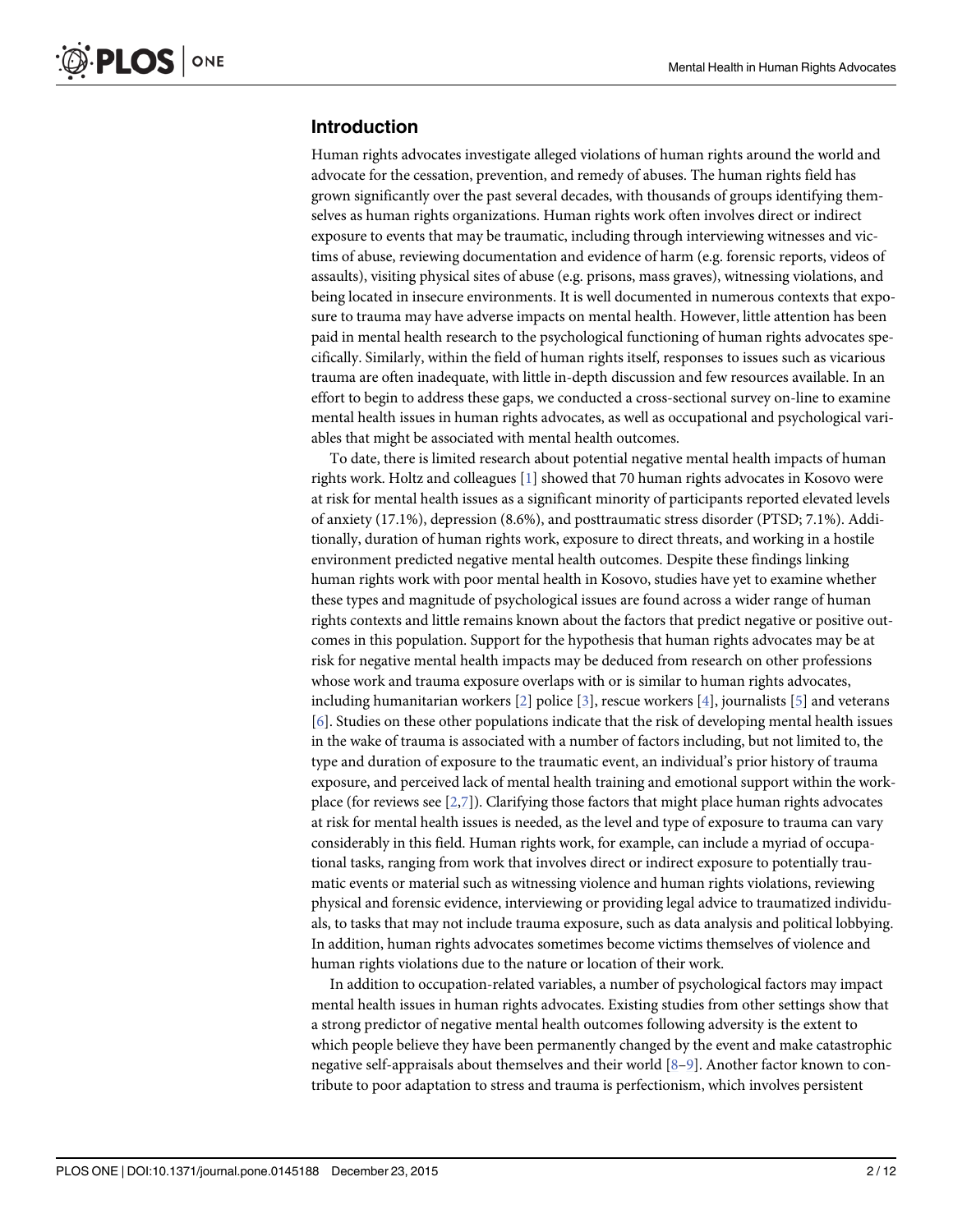<span id="page-4-0"></span>striving for flawlessness with self-criticism of one's own behavior [[10](#page-12-0)]. Furthermore, increasing evidence points to perceptions of agency or control over aversive situations as a strong predictor of positive adaptation  $[11]$ .

Accordingly, we hypothesized that negative mental health impacts in human rights advocates would be predicted by a history of childhood trauma, occupational factors such as greater trauma exposure, and individual factors such as negative self-appraisals, perfectionism, and low self-efficacy.

# Methods

### **Participants**

Participants were recruited through networks of human rights advocates and organizations. The survey was disseminated through contacts with a broad swathe of human rights organizations and professional networks. A recruitment notice was sent to a variety of international human rights organizations, including Amnesty International, Global Rights, Human Rights First, Human Rights Watch, and Physicians for Human Rights. The notice was also sent to regional and national human rights organizations in many countries, as well as specialized organizations focusing on specific rights or communities. In several instances, senior officials at the organizations sent the recruitment notice to their staff, and in others, research and program staff circulated the notice on internal email lists after being approached through professional connections. A variety of list-serves circulated the recruitment notice, including lists comprising women's human rights defenders, LGBTQ advocates, and directors of international human rights law clinics. The notice was also sent to staff at the UN Office of the High Commissioner for Human Rights in Geneva and in field offices in a variety of countries. Twitter and FaceBook were also used to disseminate the recruitment notice.

The survey was available online for completion from October, 2012 to February, 2013.

Participants provided informed consent and confirmed that they were at least 18 years old and had experience in the human rights field in order to participate. We obtained written informed consent from participants before the study began. The study was approved by the New York University's University Committee on Activities Involving Human Subjects.

#### Measures

Demographics. Participants were asked to indicate their age, gender, nationality, and number of years working in the field of human rights. In addition, participants were asked to indicate on a scale of  $1-4$  ( $1 =$  None,  $2 =$  Minimal,  $3 =$  Moderate,  $4 =$  A Lot) the extent to which they carried out various human rights duties over the course of their career.

Trauma-exposure. Human rights work-related trauma exposure was assessed through questions concerning trauma exposure through (e.g. listening to accounts of violations, witnessing human rights abuses, viewing graphic videos or photos, threats or completed acts of being taken hostage, sexual assault, detention). Participants were asked to indicate if they had been exposed to each of these events and then to estimate on a scale of  $1-4$  ( $1 =$ None,  $2 =$ Minimal,  $3 =$  Moderate,  $4 = A$  Lot) the extent to which they were exposed to each of these events throughout their work in human rights.

In addition, individuals were asked if they had been exposed to non-human rights related work before or after the age of 18. If they indicated trauma exposure they were asked to estimate the number of times these events occurred before and after the age of 18.

PTSD. PTSD symptoms were measured using the PTSD Checklist-Civilian Version (PCL-C) [\[12\]](#page-12-0). The PCL-C is a 17-item self-report scale based on DSM-IV PTSD criteria that evaluates how much participants have experienced PTSD symptoms in the past month as a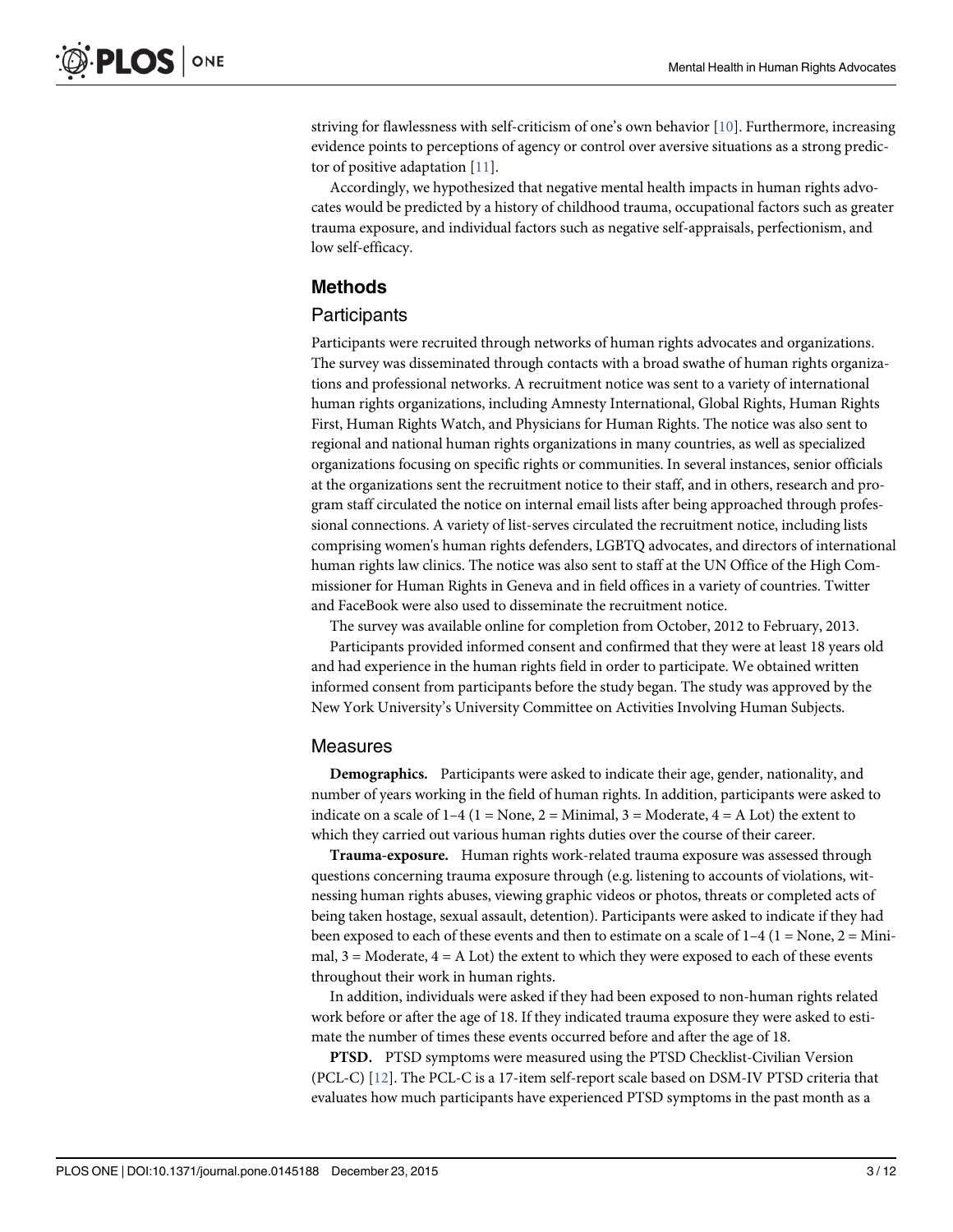<span id="page-5-0"></span>result of stressful life events. Each item is scored on a 5-point scale  $(1 = "not at all," 5 = "ex$ tremely"). A diagnosis of PTSD was determined when an individual met DSM-IV symptom criterion defined by the presence of at least 1 B item (questions  $1-5$ ), 3 C items (questions 6–12), and at least 2 D items (questions 13–17). Symptoms rated as "Moderately" or above (responses 3 through 5 on individual items) were counted as present. In addition to this distribution of symptoms, the total symptom severity score had to be 44 or greater. Individuals were determined to meet sub-threshold PTSD when they met criteria for two of the three symptom clusters.

Depression. Depressive symptoms were measured using the Patient Health Questionnaire (PHQ-9)  $[13]$  $[13]$  $[13]$ . The measure consists of 9 items, each rated on a 4-point scale (0 = "not at all,"  $3 =$  "nearly every day") in the past two weeks, resulting in total scores that range from 0–27. The total PHQ-9 score was calculated by summing the responses for each symptom. A cut-off score of 10 was used as an indicator of probable major depression.

**Resilience.** Resilience was operationalized as the absence of persistent psychological distress, despite exposure to trauma (as distinct from the absence of mental disorder) [[14](#page-12-0)]. To be consistent with previous studies that have identified trajectories of resilience following trauma exposure as having minimal PTSD symptoms, resilience was operationalized as a PCL score of  $\leq$  25 (e.g. [\[15](#page-12-0)–[16](#page-12-0)]).

Burnout. Burnout was defined as "taking at least three months off from work due to psychological distress or burnout." Individuals were asked to provide a yes/no response to this single item question.

Centrality of Human Rights Work. Centrality of human rights work ("Centrality") refers to the extent to which a person views their human rights work as central to his or her self-identity and life story. Centrality was measured with a modified version of the sevenitem Centrality of Event Scale (CES-70) [[8\]](#page-12-0). For the purposes of the present study, instead of asking about a specific traumatic event, participants rated on a 5-point scale (1 = "totally disagree,"  $5 =$ "totally agree") how central their experiences in human rights work are to their self-identity (e.g. "working in the field of human rights permanently changed my life").

Perfectionism. To index trait perfectionism, we administered the "unrelenting" standards subscale of the Young Schema Questionnaire (YSQ) [\[17\]](#page-13-0). These eight items index the extent to which respondents make excessive demands upon themselves (e.g. "My health is suffering because I put myself under so much pressure to do well") on a six-item scale  $(1 = \text{``completely})$ untrue of me,"  $6 = "describes me perfectly"$ ).

Self-efficacy. Self-efficacy was measured using the General Self-Efficacy (GSE) scale [\[18\]](#page-13-0), which assesses personal agency and perceived ability to cope with challenges that one encounters in life. The scale consists of 10 statements with a 4-point scale ( $1 =$ "not at all true,"  $4 =$ "exactly true").

Human Rights-Related Self-Appraisals. In light of the importance of appraisal style in determining how people respond to trauma, a series of statements about working in human rights were constructed based on discussions with professionals in the field. These statements included sentences with both positive and negative valences. The positive scale included items such as "I have been able to make a positive difference through my work," and "I feel inspired by my work," and the negative appraisal scale included items such as "I feel that my work is pointless." The positive human rights-related items had a Cronbach's alpha of 0.85, while the Cronbach's alpha for the negative human rights-related appraisals was 0.78. A full list of items is available from the authors upon request.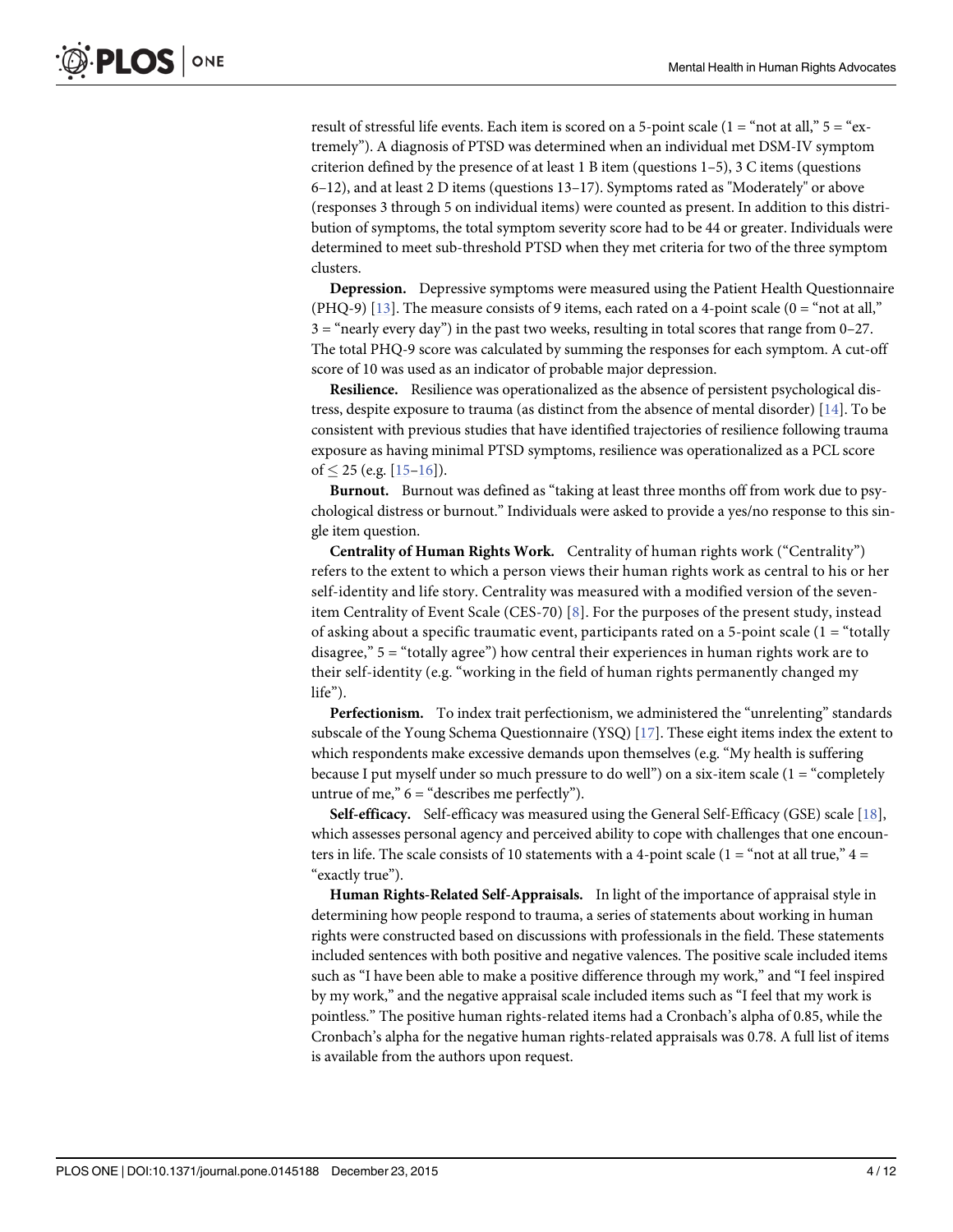# <span id="page-6-0"></span>Statistical Analysis

SPSS was used to conduct the prevalence analyses and correlations. SAS 9.4 and R version 3.0.3 were used to conduct the simple and multiple regressions. Pearson correlations were conducted between PTSD and occupational responsibilities.

In order to examine the associative factors with PTSD and Depression, the PCL-C and PHQ-9 scores were transformed to approximately normal distributions. Since PCL-C scores were all positive and PHQ-9 scores were non-negative values including zeros, the Box-Cox transformation method [[19\]](#page-13-0) was used to transform PCL-C, while the Yeo-Johnson transformation [[20](#page-13-0)] method which permits zero responses was used to transform PHQ-9. The transformed scores were then scaled by multiplying 100. The one-parameter Box–Cox transformation is defined as:

$$
y_i^{(\lambda)} = \begin{cases} \frac{y_i^{\lambda} - 1}{\lambda} & \text{if } \lambda \neq 0, \\ \ln(y_i) & \text{if } \lambda = 0. \end{cases}
$$
 (1)

The one-parameter Yeo-Johnson transformation for non-negative responses is defined as:

$$
y_i^{(\lambda)} = \begin{cases} \frac{(y_i + 1)^{\lambda} - 1}{\lambda} & \text{if } \lambda \neq 0, y_i \ge 0\\ \ln(y_i + 1) & \text{if } \lambda = 0, y_i \ge 0 \end{cases}
$$
 (2)

The transformation parameter  $\lambda$  in formula (1) was selected as -0.54 for PCL-C and parameter  $\lambda$  in formula (2) was selected as 0.16 for PHQ-9 based on the maximum log-likelihoods. A series of simple linear regressions were conducted to show the bivariate relationship between explanatory variables and outcome variables (PCL-C and PHQ-9). Those variables that were significantly associated with the PCL-C and PHQ-9 in the simple linear regression analyses were then entered as predictor variables into the multiple linear regression models to test their effects on predicting the PCL-C and PHQ-9, controlling for possible confounders. All tests of significance were two-tailed with significance level of .05.

Occupational predictors of burnout were examined using multiple logistic regression.

# **Results**

#### Demographics

In total, 524 participants began the survey and 346 participants completed all or almost all measures, resulting in a completion rate of 66%. The remainder of the analyses in this paper focus on the 346 completers, comprising 256 females and 75 males, with a mean age 37.73 years  $(SD = 12.01)$ , representing individuals of 51 nationalities.

# Prevalence of Exposure

Human rights advocates who responded to the survey were exposed to a wide range of potentially traumatic events in their work. A large percentage  $(34.4\%$  [ $n = 119$ ] - 89.3% [ $n = 309$ ]) of survey respondents directly witnessed trauma towards others or were indirectly exposed to trauma through work with clients, survivors, and witnesses (see [Table 1](#page-7-0)). In addition, a significant minority of human rights advocates (6.4%  $[n = 22]$  – 20.5%  $[n = 71]$ ) were themselves victims of violence or direct threats, such as being threatened or actually being taken hostage, assaulted, or arrested (see [Table 1](#page-7-0)). Furthermore, a considerable percentage of survey respondents were exposed to non-human right work-related trauma, such as natural disasters, motor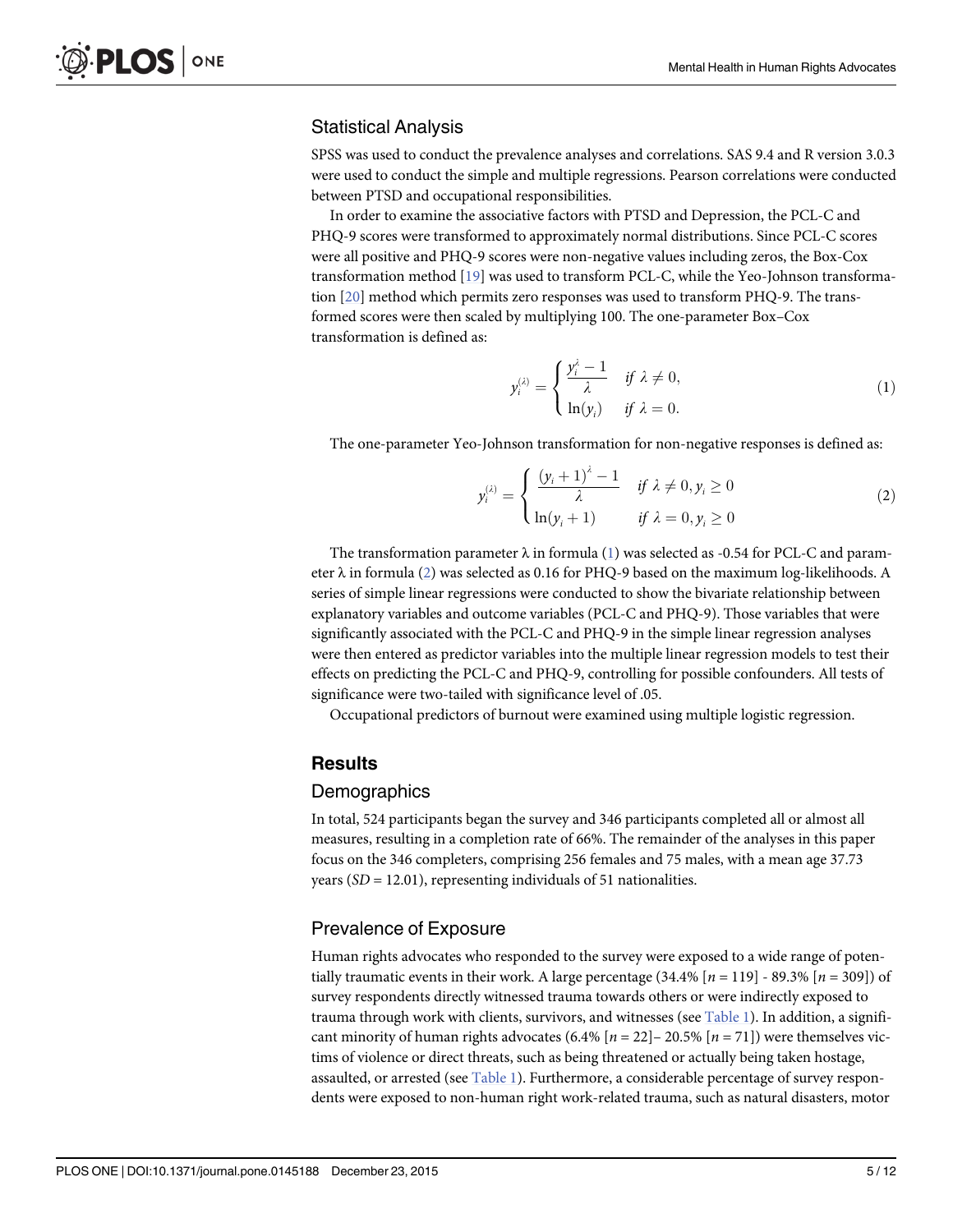<span id="page-7-0"></span>

|  | Table 1. Frequency and type of trauma exposure reported in Human Rights Advocates. |
|--|------------------------------------------------------------------------------------|
|  |                                                                                    |

| <b>Exposure Type</b>                        | <b>Frequency</b> |
|---------------------------------------------|------------------|
| Conducting HR Interviews                    | 89.3.%           |
| <b>Visiting Sites of Violations</b>         | 63.3%            |
| <b>Witnessed Violence</b>                   | 34.4%            |
| Witnessed Violations of Basic Needs         | 78.9.%           |
| Responding to Emergency                     | 54.6%            |
| Taken Hostage, Beaten, Assaulted            | 6.4%             |
| Threatened with Hostage, Beaten, or Assault | 20.5%            |
| Arrested by a Government                    | 20.2%            |

doi:10.1371/journal.pone.0145188.t001

vehicle accidents and physical and sexual assault; importantly, these exposures occurred both prior to  $(3.8\%~[n=13] - 20.8\%~[n=72])$  and following 18 years of age  $(6.9\%~[n=24] - 32.7\%$  $[n = 113]$ , see Table 2).

# Prevalence of Distress

The mean PCL-C score was 31.6 ( $SD = 12.9$ ), with 19.4% ( $n = 67$ ), of individuals meeting full DSM-IV criteria for PTSD, and 18.8% ( $n = 65$ ) meeting criteria for subthreshold PTSD (two out of the three symptom clusters). The mean score on the PHQ-9 was 5.4 ( $SD = 5.0$ ), with 14.7% ( $n = 55$ ) of individuals scoring in the range of probable major depression.

Based on our operationalization of Resilience (PCL-C score of  $\leq$  25), 42.5% (n = 134), of respondents indicated that they were resilient despite the nature of their work. When we categorized these respondents according to exposure to severe trauma exposure, defined as an event in which a person was directly threatened or attacked, however, 28.4% ( $n = 33$ ) of the trauma-exposed group was resilient.

# Occupational Correlates of Distress

Ten human rights work-related duties representing a range of activities with differing likelihoods of trauma exposure (monitoring, litigation, lobbying, education, quantitative analysis, aid or medical care, handling evidence, conducting interviews, visiting sites, working with human rights victims) were correlated with PTSD symptom severity (see [Table 3\)](#page-8-0). Interestingly, although these occupational tasks ranged considerably, all but two of the tasks were positively associated with PTSD severity. Only engagement in litigation and providing direct aid and medical care to human rights victims were not associated with PTSD.

# Associative Factors of PTSD and Depression

Separate linear regressions were conducted to examine the factors that contribute to PTSD and depression. First, a Kolmogorov–Smirnov test [\[21\]](#page-13-0) determined that the distributions of the

|  |  | Table 2. Frequency and type of non-human rights work trauma exposure. |  |
|--|--|-----------------------------------------------------------------------|--|
|--|--|-----------------------------------------------------------------------|--|

| <b>Non-HRW Exposure</b>           | Before 18 | After 18 |
|-----------------------------------|-----------|----------|
| Natural Disaster                  | 14.5%     | 24.6%    |
| Accident (e.g. MVA)               | 19.9%     | 32.7%    |
| <b>Physical or Sexual Assault</b> | 20.8%     | 21.7%    |
| Combat                            | 3.8%      | 6.9%     |

MVA = Motor Vehicle Accident. HRW = Human Rights Work.

doi:10.1371/journal.pone.0145188.t002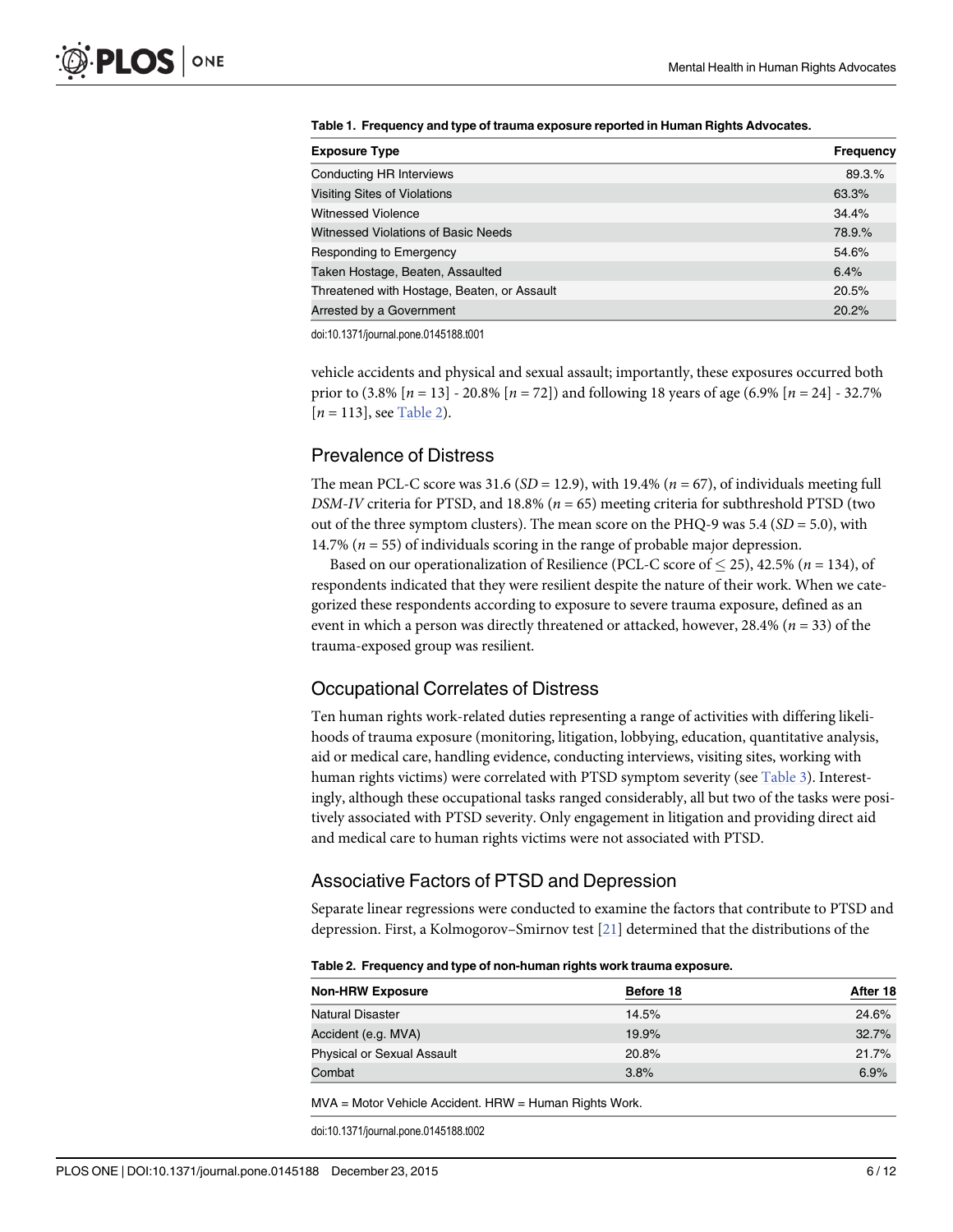<span id="page-8-0"></span>

|     |                       |          | $\mathbf{2}$ | 3                  | 4        | 5        | 6        | 7                    | 8          | 9        | 10       | 11 |
|-----|-----------------------|----------|--------------|--------------------|----------|----------|----------|----------------------|------------|----------|----------|----|
| 1.  | PCL-C                 |          |              |                    |          |          |          |                      |            |          |          |    |
| 2.  | Monitoring            | $.27***$ |              |                    |          |          |          |                      |            |          |          |    |
| 3.  | Litigation            | .07      | $.20***$     |                    |          |          |          |                      |            |          |          |    |
| 4.  | Lobbying              | $.12*$   | $.25***$     | $.11$ <sup>*</sup> |          |          |          |                      |            |          |          |    |
| 5.  | Education             | $.13*$   | $.16***$     | $.27***$           | $.31***$ |          |          |                      |            |          |          |    |
| 6.  | Quantitative analysis | $.19***$ | $.14*$       | .01                | $.17***$ | $.18***$ |          |                      |            |          |          |    |
| 7.  | Aid or medical care   | .05      | .09          | $-.05$             | .02      | $.18***$ | .08      | $\blacktriangleleft$ |            |          |          |    |
| 8.  | Handling evidence     | $.25***$ | $.29***$     | $.33***$           | $.17***$ | $.13*$   | $.21***$ | $-.04$               |            |          |          |    |
| 9.  | Conducting interviews | $.22***$ | $.35***$     | $.33***$           | $.15***$ | $.17***$ | .10      | .06                  | $.48***$   |          |          |    |
| 10. | Visiting sites        | $.30***$ | $.47***$     | .16                | $.18***$ | .15      | $.23***$ | .09                  | $.50^{**}$ | $.48***$ |          |    |
| 11. | Working with victims  | $.31***$ | $.34***$     | .08                | $.19***$ | .08      | $.16***$ | $.17***$             | $.30***$   | $.27***$ | $.50***$ |    |

#### [Table 3.](#page-7-0) Correlations between occupational task and symptoms of PTSD.

PCL-C = PTSD Checklist-Civilian Version.

 $*_{p}$  < .05,

\*\*  $p < .01$ .

doi:10.1371/journal.pone.0145188.t003

PCL-C and the PHQ-9 were not normally distributed (PCL-C: K–S = .13,  $p < .01$ ; PHQ-9:  $K-S = .15, p < .01$ ). Next, the PCL-C and PHQ-9 scores were transformed using the Box-Cox transformation method  $[19]$  $[19]$  and the Yeo-Johnson transformation method  $[20]$  respectively to meet the assumptions of the linear regression models. A series of simple linear regression models were then conducted using each variable of PHQ-9 (or PCL-C), age, number of years in human rights work, number of traumatic events experienced in human rights work, number of traumatic events experienced prior to the age of 18, positive self-appraisals, negative selfappraisals, perfectionism, self-efficacy, and centrality as the single predictor, and using the PCL-C (or PHQ-9) as the outcome variable (See Tables  $4$  and  $5$ ). PTSD symptom severity was positively associated with symptoms of depression ( $p < .0001$ ), human rights-related trauma exposure ( $p < .0001$ ), trauma exposure before age 18 ( $p < .05$ ), perfectionism ( $p < .0001$ ), centrality ( $p < .0001$ ) and negative appraisals ( $p < .0001$ ). Depression symptom severity was

#### Table 4. Simple linear regression models predicting PTSD.

|                    | <b>Estimated Coefficient</b> | <b>Standard Error</b> |          | р       |
|--------------------|------------------------------|-----------------------|----------|---------|
| Depression         | 0.028                        | 0.003                 | 10.450   | < .0001 |
| Age                | $-0.050$                     | 0.027                 | $-1.828$ | 0.069   |
| Years in HR        | 0.313                        | 0.255                 | 1.229    | 0.220   |
| <b>HR Exposure</b> | 1.228                        | 0.207                 | 5.939    | < .0001 |
| Exposure <18       | 0.717                        | 0.358                 | 2.005    | 0.046   |
| Pos.Appraisals     | 0.032                        | 0.043                 | 0.745    | 0.457   |
| Neg.Appraisals     | 0.370                        | 0.039                 | 9.411    | < 0.001 |
| Self-Efficacy      | $-0.159$                     | 0.145                 | $-1.093$ | 0.275   |
| Perfectionism      | 0.341                        | 0.047                 | 7.284    | < .0001 |
| Centrality         | 0.282                        | 0.062                 | 4.582    | < .0001 |

Depression = Patient Health Questionnaire-9 (PHQ-9). HR Exposure = Human Rights-related Trauma Exposure. Exposure < 18 = Trauma Exposure before age 18. Self-Efficacy = General Self Efficacy Scale (GSE). Perfectionism = Young Schema Questionnaire (YSQ). Centrality = Centrality of Human Rights Work.

doi:10.1371/journal.pone.0145188.t004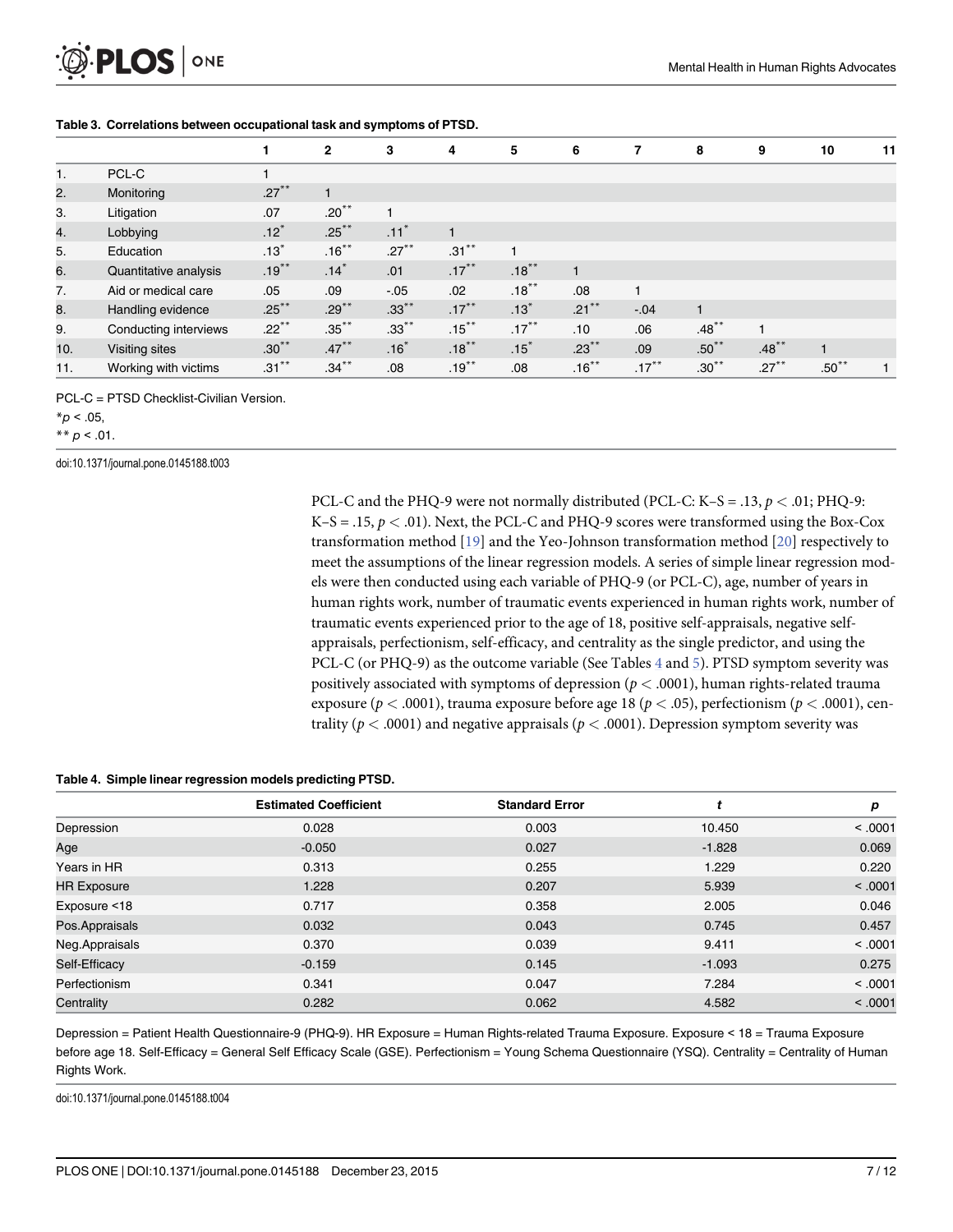<span id="page-9-0"></span>

|                    | <b>Estimated Coefficient</b> | <b>Standard Error</b> |          | р       |
|--------------------|------------------------------|-----------------------|----------|---------|
| <b>PTSD</b>        | 8.868                        | 0.849                 | 10.450   | < 0.001 |
| Age                | $-1.162$                     | 0.491                 | $-2.367$ | 0.019   |
| Years in HR        | $-3.247$                     | 4.626                 | $-0.702$ | 0.483   |
| <b>HR Exposure</b> | 11.251                       | 3.887                 | 2.894    | 0.004   |
| Exposure <18       | 22.649                       | 6.533                 | 3.467    | 0.001   |
| Pos.Appraisals     | $-1.350$                     | 0.766                 | $-1.763$ | 0.079   |
| Neg.Appraisals     | 4.986                        | 0.758                 | 6.577    | < 0.001 |
| Self-Efficacy      | -7.923                       | 2.541                 | $-3.118$ | 0.002   |
| Perfectionism      | 5.970                        | 0.824                 | 7.244    | < 0.001 |
| Centrality         | 3.693                        | 1.111                 | 3.325    | 0.001   |

#### [Table 5.](#page-8-0) Simple linear regression models predicting depression.

Notes. PTSD = Posttraumtic Stress Disorder Checklist-Civilian Version (PCL-C). HR Exposure = Human Rights-related Trauma Exposure. Exposure < 18 = Trauma Exposure before Age 18. Self-Efficacy = General Self Efficacy Scale (GSE). Perfectionism = Young Schema Questionnaire (YSQ). Centrality = Centrality of Human Rights Work.

doi:10.1371/journal.pone.0145188.t005

positively associated with PTSD symptom severity ( $p < .0001$ ), human rights-related trauma exposure ( $p < .01$ ), trauma exposure before age 18 ( $p < .01$ ), perfectionism ( $p < .0001$ ), negative self-appraisals ( $p < .0001$ ), centrality ( $p < .01$ ) as well as, negatively associated with selfefficacy ( $p < .01$ ) and age ( $p < .05$ ). Those variables that were significantly associated with the PCL-C and the PHQ-9 were then entered as predictor variables into two separate multiple linear regressions.

Result summaries (estimated coefficients, standard errors, t values and p values) of the multiple linear regression model predicting PTSD are presented in Table 6. Human rights-related trauma exposure, depressive symptoms, perfectionism, and negative self-appraisals about human rights work have significant effects on predicting PTSD symptom severity in the model.

Result summaries (estimated coefficients, standard errors, t values and p values) of the mul-tiple linear regression model predicting depression are presented in [Table 7](#page-10-0). PTSD symptoms, perfectionism, and lower levels of self-efficacy have significant effects on predicting depressive symptoms in the model.

# Occupational Factors Associated with Burnout

Nineteen percent ( $n = 67$ ) of survey responders indicated that they have taken a break of three months or more from HR work at some stage due to burnout. A binary logistic regression was

| <b>19810 of manipromoan regression analysis prodicting river</b> |                              |                       |          |         |  |  |
|------------------------------------------------------------------|------------------------------|-----------------------|----------|---------|--|--|
|                                                                  | <b>Estimated Coefficient</b> | <b>Standard Error</b> |          | D       |  |  |
| <b>HR Exposure</b>                                               | 0.872                        | 0.195                 | 4.476    | < 0.001 |  |  |
| Depression                                                       | 0.016                        | 0.003                 | 5.382    | < .0001 |  |  |
| Exposure<18                                                      | $-0.380$                     | 0.339                 | $-1.120$ | 0.264   |  |  |
| Perfectionism                                                    | 0.126                        | 0.049                 | 2.588    | 0.010   |  |  |
| Neg. Appraisals                                                  | 0.249                        | 0.040                 | 6.185    | < .0001 |  |  |
| Centrality                                                       | 0.092                        | 0.057                 | 1.629    | 0.105   |  |  |

Table 6. Multiple linear regression analysis predicting PTSD.

Notes. HR Exposure = Human Rights-related Trauma Exposure. Exposure < 18 = Trauma Exposure before Age 18. Perfectionism = Young Schema Questionnaire (YSQ). Centrality = Centrality of Human Rights Work.

doi:10.1371/journal.pone.0145188.t006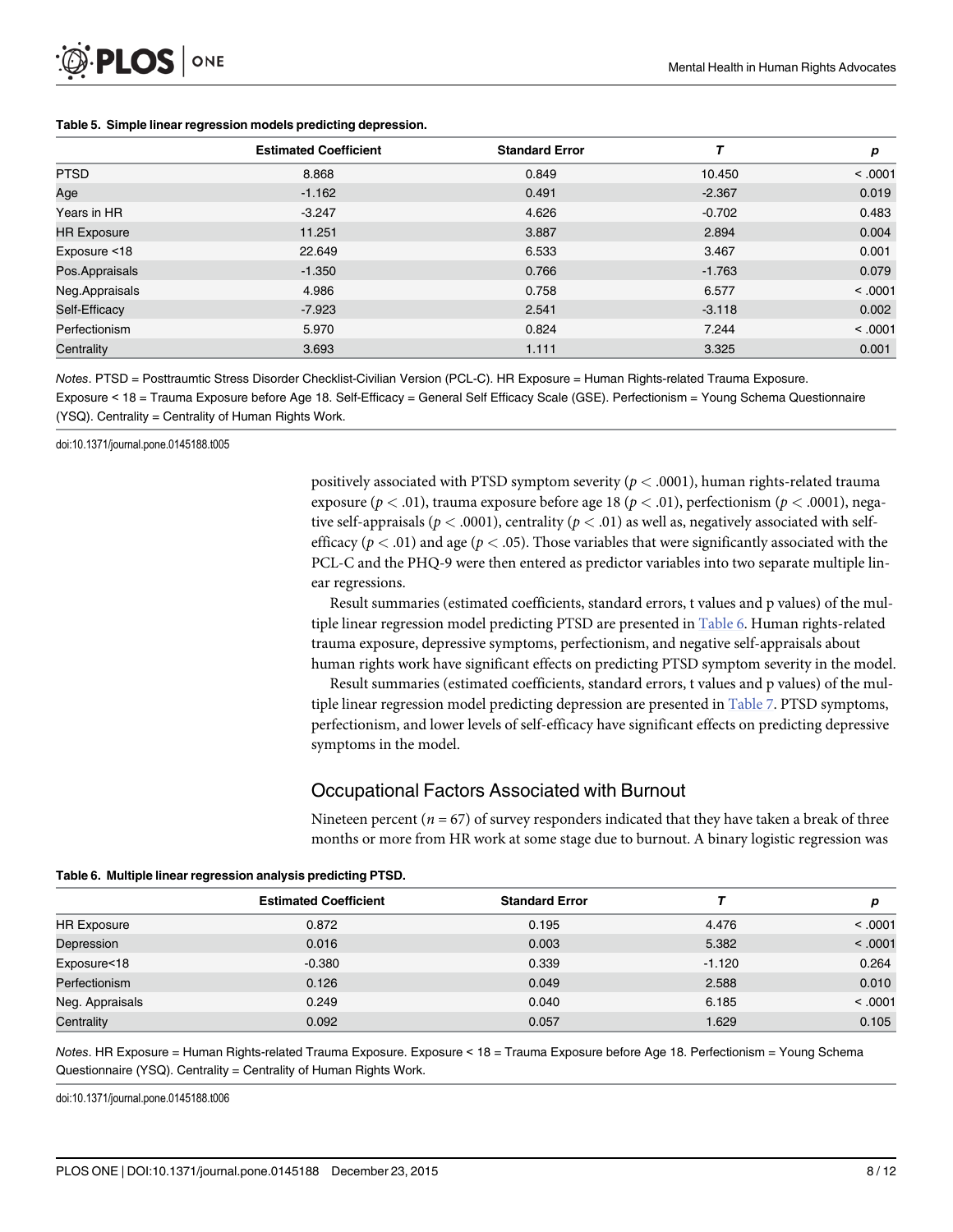<span id="page-10-0"></span>

|  | Table 7. Multiple linear regression analysis predicting depression. |  |  |  |  |
|--|---------------------------------------------------------------------|--|--|--|--|
|--|---------------------------------------------------------------------|--|--|--|--|

|                    | <b>Estimated Coefficient</b> | <b>Standard Error</b> |          | р       |
|--------------------|------------------------------|-----------------------|----------|---------|
| <b>HR Exposure</b> | $-3.984$                     | 4.194                 | $-0.950$ | 0.343   |
| Exposure<18        | 11.940                       | 6.779                 | 1.761    | 0.079   |
| <b>PTSD</b>        | 6.500                        | 1.196                 | 5.436    | < .0001 |
| Perfectionism      | 3.075                        | 0.974                 | 3.158    | 0.002   |
| Age                | $-0.406$                     | 0.497                 | $-0.817$ | 0.415   |
| Neg. Appraisals    | 0.485                        | 0.900                 | 0.539    | 0.590   |
| Self-Efficacy      | $-7.046$                     | 2.622                 | $-2.687$ | 0.008   |
| Centrality         | 1.246                        | 1.183                 | 1.053    | 0.293   |

Notes. HR Exposure = Human Rights-related Trauma Exposure. Exposure < 18 = Trauma Exposure before Age 18. PTSD = Posttraumatic Stress Disorder Checklist-Civilian Version (PCL-C). Perfectionism = Young Schema Questionnaire (YSQ). Self-Efficacy = General Self Efficacy (GSE). Centrality = Centrality of Human Rights Work.

doi:10.1371/journal.pone.0145188.t007

conducted examining the extent to which different types of human rights work predicts burnout. Four types of human rights work were included in the model based on the authors' expectations about the likelihood of trauma exposure associated with different kinds human-rights work, "low threat of trauma exposure" (e.g. secondary data analysis, survey development, education), "involving secondary trauma exposure" (e.g. conducting interviews, reviewing evidence, working with traumatized clients), "witnessing trauma" (e.g. direct exposure through witnessing human rights violations"), and "personal threat or experience of trauma" (e.g. being threatened with or actual exposure to violence or detention in the context of human rights work). Overall, the model was significant ( $x^2 = 16.30$ ,  $df = 4$ ,  $p < .01$ ) indicating that the predictors reliably distinguished between individuals who did and did not take time off of human rights work due to psychological distress. Among the four predictor variables in the model, "involving secondary trauma exposure" ( $B = .52$ ,  $p < .05$ ,  $OR = 1.68$ , lower limit: 1.05, upper limit: 2.68) and "witnessing trauma" ( $B = .29$ ,  $p < .05$ ,  $OR = 1.33$ , lower limit: .54, upper limit: 1.28) predicted burnout.

### **Discussion**

Consistent with previous findings about people exposed to significant levels of trauma and adversity [[22](#page-13-0)], we observed that a large percentage of those human rights workers who responded to the survey appeared resilient in terms of their psychological functioning. Despite this overall pattern of coping with human rights work, we observed elevated rates of psychopathology. These rates indicate that human rights advocates may be at significant risk of PTSD and depression.

These findings begin to shed light on those factors that are associated with poorer mental health among human rights advocates. Human rights-related trauma exposure, perfectionism, and negative human rights-related self-appraisals predicted PTSD symptom severity, whereas depression symptoms were predicted by perfectionism and lower levels of self-efficacy.

It has often been reported that greater trauma exposure predicts PTSD  $[23]$ . The predictive role of negative self-appraisals is expected as other studies have shown that negative selfappraisals about one's self or exaggerated perceptions of vulnerability to future harm predict the onset and maintenance of PTSD [\[23](#page-13-0)]. Interestingly, because we adapted our questions to target appraisals that were relevant to human rights, the finding that negative self-appraisals was a strong predictor of PTSD underscores that the interpretation that workers place on their experiences and themselves is pivotal in terms of how they manage the psychological effects of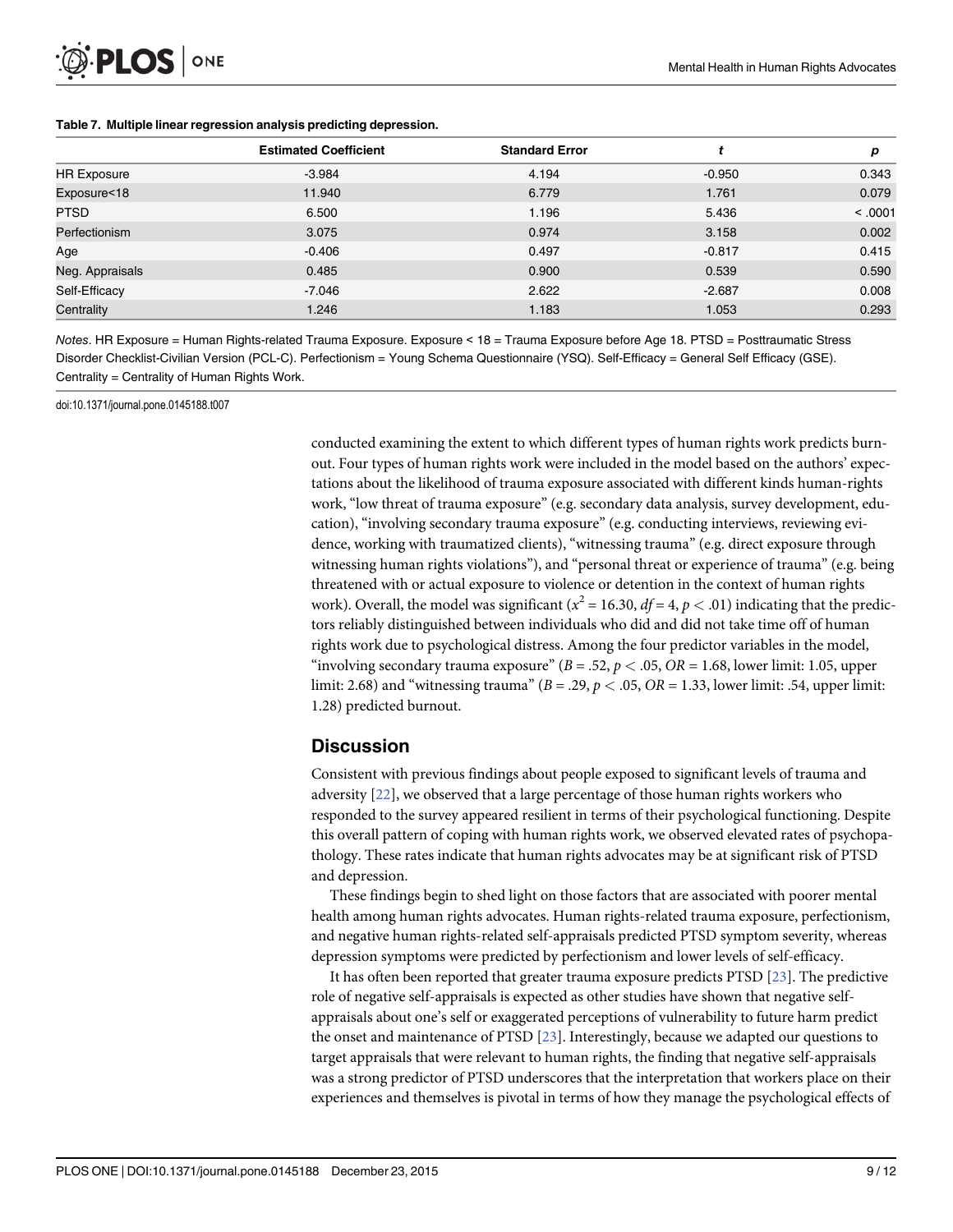<span id="page-11-0"></span>their work. Although these findings show a strong link between negative self-appraisals with PTSD, future work would benefit from considering the role of other kinds of appraisals (e.g., performance reviews) as a predictor of psychological well-being.

The finding that perfectionism contributed to poor mental health is consistent with other studies showing that it predicts burnout [[24\]](#page-13-0). It appears that overly high expectations of oneself as a human rights advocate, despite the limited capacity to influence all situations, places the worker at increased risk. This finding is consistent with evidence that self-blame predicts negative mental health outcomes in the wake of trauma [[25](#page-13-0)]. Having excessively high expectations about one's ability to meaningfully impact the people and situations entailed in human rights work may compound the stress of this work, and seems to be one individual difference that renders some advocates more at risk of mental health difficulties.

Only two types of human rights work were not associated with PTSD–engagement in litigation, and providing direct aid and medical care to victims. Further research is required to understand this finding, which might be connected to different occupational structures for action in the face of abuse, or perceptions of concrete accomplishment or direct assistance to specific individuals, which might provide a buffer against PTSD [\[26,27\]](#page-13-0). However, future research would be needed to examine the relation between the role of varied occupational circumstances and mental health outcomes in the human rights advocate population.

Impaired self-efficacy predicted depression. This finding is consistent with previous work showing a link between self-efficacy and better management of adversity in general, $11$  as well as studies showing that higher levels of self-efficacy are associated with lower levels of depression in trauma exposed populations  $[28,29]$ . In the context of human rights work, it is possible that an internal belief that one is not able to adequately control or impact outcomes either for oneself or for victims of human rights abuses contributes to a sense of helplessness, which in turn contributes to depression.

A number of limitations in this study need to be taken into account. First, the study consisted of a self-selected convenience sample, thereby introducing unknowable biases into sampling. We used online data collection, not clinical interviews, although there is some evidence that online versus face-to-face assessment can function comparably [[30](#page-13-0)]. The rates of PTSD and depression may be inflated because of the self-report format, especially in that the PTSD measure did not index the impairment criterion required to make a PTSD diagnosis. Second, the study was cross-sectional in nature and future studies employing a prospective design will allow for a better understanding of the mental health predictors and outcomes to human rights work. Third, estimates of trauma exposure within the context of human rights work is difficult to determine as survey responders might have also been exposed to traumatic events in the same setting as the human rights work, but not directly associated with their job. Thus, future studies would benefit from clarifying the rates of trauma exposure in relation to the human rights work along with exposure that occurs outside of the work. Along those lines, future studies would benefit from examining the geographic scope of where human rights advocates work in relation to mental health outcomes in this population. Finally, resilience in this study was operationalized as a score < 25 on the PCL-C. This index was based on longitudinal studies examining trajectories of mental health symptoms following exposure to trauma. The validity of using this index in a cross-sectional design warrants further research.

Despite the study's limitations, the findings have implications for the human rights field. First, the prevalence of PTSD and depression points to the need for organizations and supervisors to ensure the adequate provision of mental health monitoring and evidence-based interventions. Second, these findings also point to potential opportunities for educating and preparing human rights advocates for the mental health risks associated with their work. It may be useful to train human rights advocates to understand the signs and symptoms of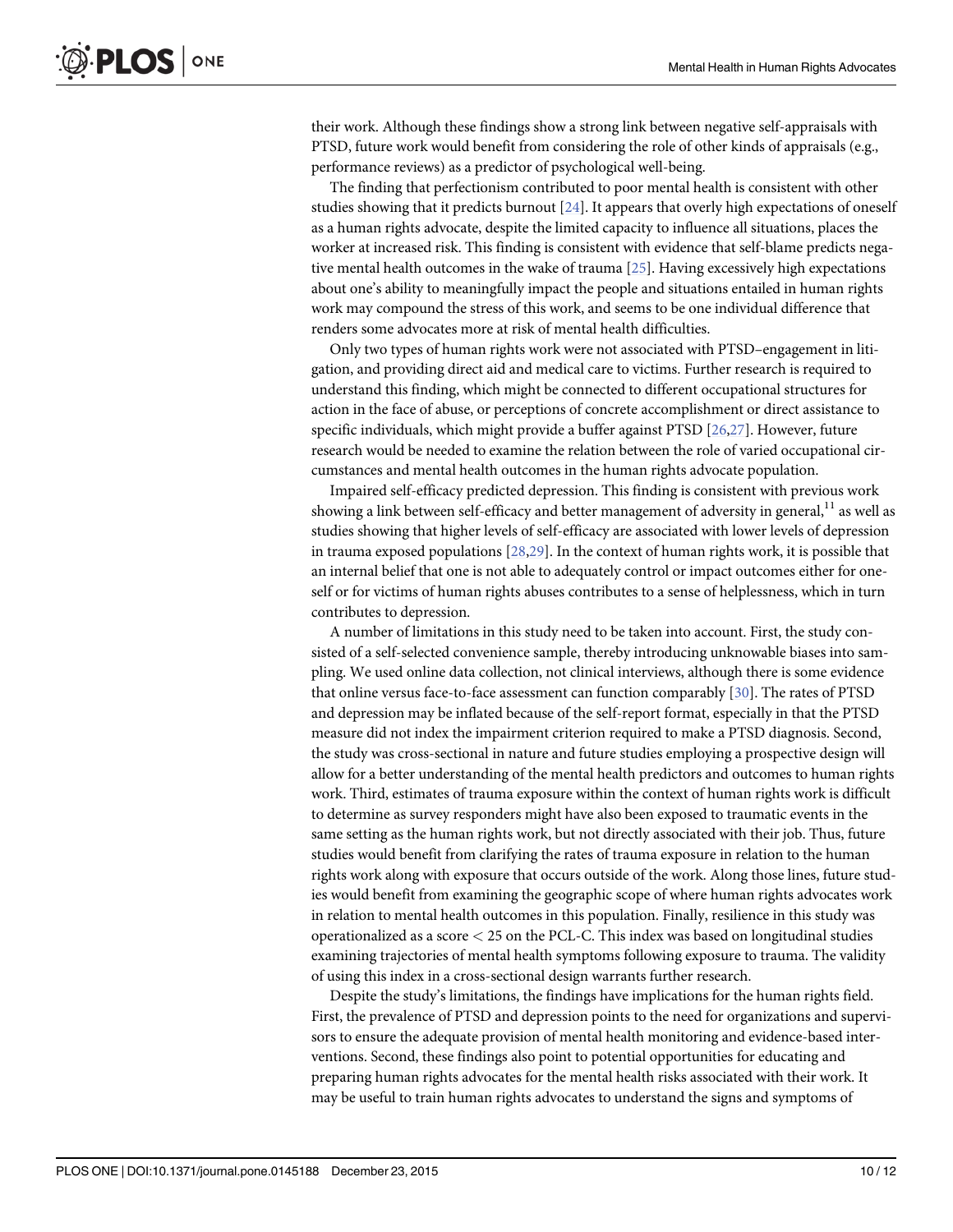<span id="page-12-0"></span>psychopathology, as well as strategies for developing realistic self-appraisals, reducing perfectionism, and developing ways to enhance self-efficacy. Finally, despite the magnitude of psychological distress observed in our study, a large proportion of human rights advocates demonstrated resilience. Further research to understand the factors associated with resilience in this population is needed and could provide an evidence base for interventions aimed not only at preventing and reducing morbidity but also at enhancing resilience and career longevity. Overall, these findings highlight the psychological costs of the stressors endured by human rights advocates, and the need for additional research to better prepare, support, and sustain human rights advocates in their work.

# Author Contributions

Conceived and designed the experiments: AJ SK MS RB AB. Performed the experiments: AJ SK MS RB AB. Analyzed the data: AJ SK MS RB AB MQ ML. Contributed reagents/materials/ analysis tools: AJ SK MS RB AB MQ ML. Wrote the paper: AJ SK MS RB AB MQ ML.

# References

- [1.](#page-3-0) Holtz TH, Salama P, Lopes Cardozo B, Gotway CA. Mental health status of human rights workers, Kosovo, June 2000. J Trauma Stress. 2002; 15: 389–95. PMID: [12392226](http://www.ncbi.nlm.nih.gov/pubmed/12392226)
- [2.](#page-3-0) Connorton E, Perry MJ, Hemenway D, Miller M. Humanitarian relief workers and trauma-related mental illness. Epidemiol Rev. 2012; 34:145–55. doi: [10.1093/epirev/mxr026](http://dx.doi.org/10.1093/epirev/mxr026) PMID: [22180469](http://www.ncbi.nlm.nih.gov/pubmed/22180469)
- [3.](#page-3-0) Marmar CR, McCaslin S, Metzler T, Best S, Weiss DS, Fagan J, et al. Predictors of posttraumatic stress in police and other first responders. Ann N Y Acad Sci. 2006; 1071:1–18. PMID: [16891557](http://www.ncbi.nlm.nih.gov/pubmed/16891557)
- [4.](#page-3-0) Berger W, Coutinho ES, Figueira I, Marques-Portella C, Luz MP, Neylan T, et al. Rescuers at risk: a systematic review and meta-regression analysis of the worldwide current prevalence and correlates of PTSD in rescue workers. Soc Psychiatry Psychiatr Epidemiol. 2012; 47:1001–11. doi: [10.1007/](http://dx.doi.org/10.1007/s00127-011-0408-2) [s00127-011-0408-2](http://dx.doi.org/10.1007/s00127-011-0408-2) PMID: [21681455](http://www.ncbi.nlm.nih.gov/pubmed/21681455)
- [5.](#page-3-0) Feinstein A, Owen J, Blair N. A hazardous profession: war, journalists, and psychopathology. Am J Psychiatr. 2002; 159:1570–5. PMID: [12202279](http://www.ncbi.nlm.nih.gov/pubmed/12202279)
- [6.](#page-3-0) Seal KH, Bertenthal D, Miner CR, Sen S, Marmar C. Bringing the war back home: mental health disorders among 103,788 US veterans returning from Iraq and Afghanistan seen at Department of Veterans Affairs facilities. Arch Intern Med. 2007; 167:476–82. PMID: [17353495](http://www.ncbi.nlm.nih.gov/pubmed/17353495)
- [7.](#page-3-0) Skogstad M, Skorstad M, Lie A, Conradi HS, Heir T, Weisæth L. Work-related post-traumatic stress disorder. Occup Med. 2013; 63:175–82.
- [8.](#page-3-0) Berntsen D, Rubin DC. When a trauma becomes a key to identity: enhanced integration of trauma memories predicts posttraumatic stress disorder symptoms. Appl Cog Psych. 2007; 21: 417–31.
- [9.](#page-3-0) Dunmore E, Clark DM, Ehlers A. Cognitive factors involved in the onset and maintenance of posttraumatic stress disorder (PTSD) after physical or sexual assault. Behav Res Ther. 1999; 37:809–29. PMID: [10458046](http://www.ncbi.nlm.nih.gov/pubmed/10458046)
- [10.](#page-4-0) Frost RO, Marten P, Lahart C, Rosenblate R. The dimensions of perfectionism. Cog Ther and Res.1990; 14: 449–68.
- [11.](#page-4-0) Benight CC, Bandura A. Social cognitive theory of posttraumatic recovery: The role of perceived selfefficacy. Behav Res Ther. 2004; 42:1129–48. PMID: [15350854](http://www.ncbi.nlm.nih.gov/pubmed/15350854)
- [12.](#page-4-0) Weathers FW, Litz BT, Herman DS, Huska JA, Keane TM. PTSD checklist- civilian version. Boston: National Center for PTSD. 1994.
- [13.](#page-5-0) Spitzer RL, Kroenke K, Williams JB. Validation and utility of a self-report version of PRIME-MD: the PHQ primary care study. JAMA.1999; 282:1737-44. PMID: [10568646](http://www.ncbi.nlm.nih.gov/pubmed/10568646)
- [14.](#page-5-0) Bonanno GA. Loss, trauma, and human resilience: have we underestimated the human capacity to thrive after extremely aversive events? Am Psych. 2004; 59:20–8.
- [15.](#page-5-0) Berntsen D, Johannssen KB, Thomsen YD, Bertelsen M, Hoyle RH, Rubin DC. Peace and war: trajectories of posttraumtic stress disorder before, during, and after deployment in Afghanistan. Psych Sci.2012; 23:1557–65.
- [16.](#page-5-0) Galatzer-Levy IR, Madan A, Neylan TC, Henn-Haase C, Marmar CR. Peritraumatic and trait dissociation differentiate police officers with resilient versus symptomatic trajectories of posttraumatic stress symptoms. J Trauma Stress. 2009; 24: 557–65.